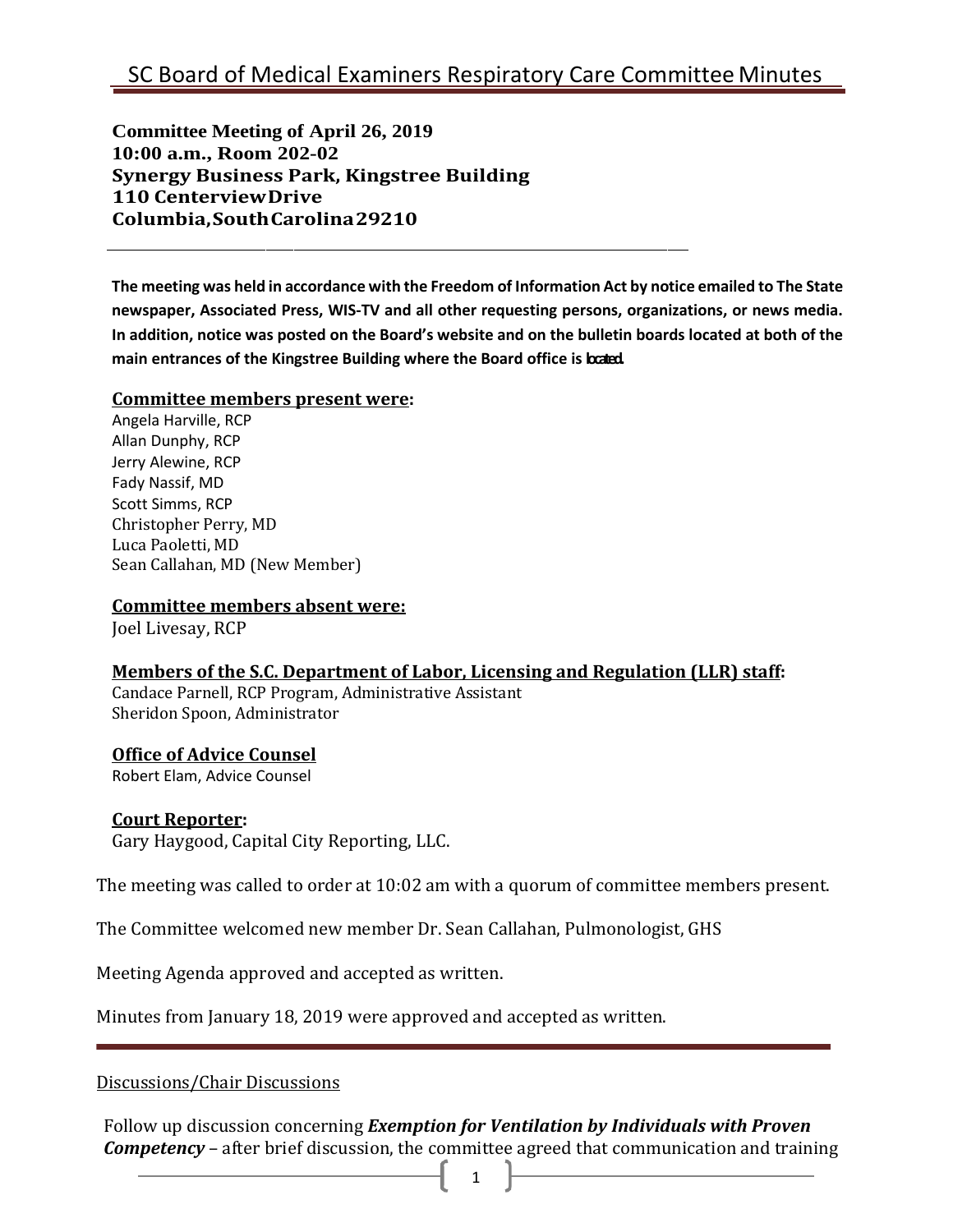# SC Board of Medical Examiners Respiratory Care Committee Minutes

are key components necessary for proper care. The policy will be supported as written by the RCP Advisory Committee.

### **Respiratory Care Practitioners with Temporary Licenses applying for Permanent Licensure**:

After review, a motion was made to approve the list of applicants with temporary licenses for permanent licensure to include applicants who have "yes" answers (**red**) that were addressed individually. Wendi Gipson is excluded from the approval as the Committee has requested additional information for review. Second by Scott Simms. Motion carried.

| <b>NAME</b>           | <b>Credential</b> | <b>Expiration</b> | City                | <b>State</b>   |
|-----------------------|-------------------|-------------------|---------------------|----------------|
|                       | <b>Number</b>     | <b>Date</b>       |                     |                |
| <b>CATRICE</b>        | RCP.6306          | 5/31/2019         | COLUMBIA            | SC             |
| <b>BAZEMORE</b>       |                   |                   |                     |                |
| <b>STEVEN JEFFREY</b> | RCP.6364          | 5/31/2019         | HENDERSONVILLE      | <b>NC</b>      |
| <b>BILLINGSLEY</b>    |                   |                   |                     |                |
| <b>HANNAH NOELLE</b>  | <b>RCP.6288</b>   | 5/31/2019         | SPARTANBURG         | <b>SC</b>      |
| <b>CABANISS</b>       |                   |                   |                     |                |
| <b>KRISTEN FAITH</b>  | RCP.6366          | 5/31/2019         | <b>ALBANY</b>       | GA             |
| CAIN                  |                   |                   |                     |                |
| <b>TASHA ROSE</b>     | RCP.6291          | 5/31/2019         | <b>LEXINGTON</b>    | <b>SC</b>      |
| <b>CARTER</b>         |                   |                   |                     |                |
| David Edward          | RCP.6363          | 5/30/2019         | <b>Dallas</b>       | PA             |
| Cholewa               |                   |                   |                     |                |
| <b>KUDAJAH</b>        | <b>RCP.6248</b>   | 5/31/2019         | SPARTANBURG         | <b>SC</b>      |
| <b>KATHERINE</b>      |                   |                   |                     |                |
| <b>RHADAE</b>         |                   |                   |                     |                |
| COPELAND              |                   |                   |                     |                |
| <b>LAUREN OLIVIA</b>  | RCP.6294          | 5/31/2019         | <b>GREENVILLE</b>   | SC             |
| <b>DAVIS</b>          |                   |                   |                     |                |
| <b>AMBER DAVIS</b>    | RCP.6342          | 5/31/2019         | <b>ABBEVILLE</b>    | SC             |
| <b>JENNIFER FLYNN</b> | RCP.6245          | 5/31/2019         | <b>FLORENCE</b>     | <b>SC</b>      |
| Bryan Zachary         | RCP.6346          | 5/31/2019         | Springfield         | MA             |
| Foley                 |                   |                   |                     |                |
| <b>MEGHAN</b>         | RCP.6356          | 5/31/2019         | <b>NORTH MYRTLE</b> | <b>SC</b>      |
| <b>FORTIER</b>        |                   |                   | <b>BEACH</b>        |                |
| PAYTON FOXX           | RCP.6370          | 5/31/2019         | <b>BELTON</b>       | <b>SC</b>      |
| <b>TANEKA</b>         | RCP.6282          | 5/31/2019         | TIMMONSVILLE        | <b>SC</b>      |
| <b>LACHELLE</b>       |                   |                   |                     |                |
| <b>GARNER</b>         |                   |                   |                     |                |
| <b>ANGELA MARIE</b>   | RCP.6354          | 5/31/2019         | COLUMBIA            | M <sub>O</sub> |
| GRAY                  |                   |                   |                     |                |
| Julie Ann Ham         | RCP.6281          | 5/31/2019         | Florence            | <b>SC</b>      |

2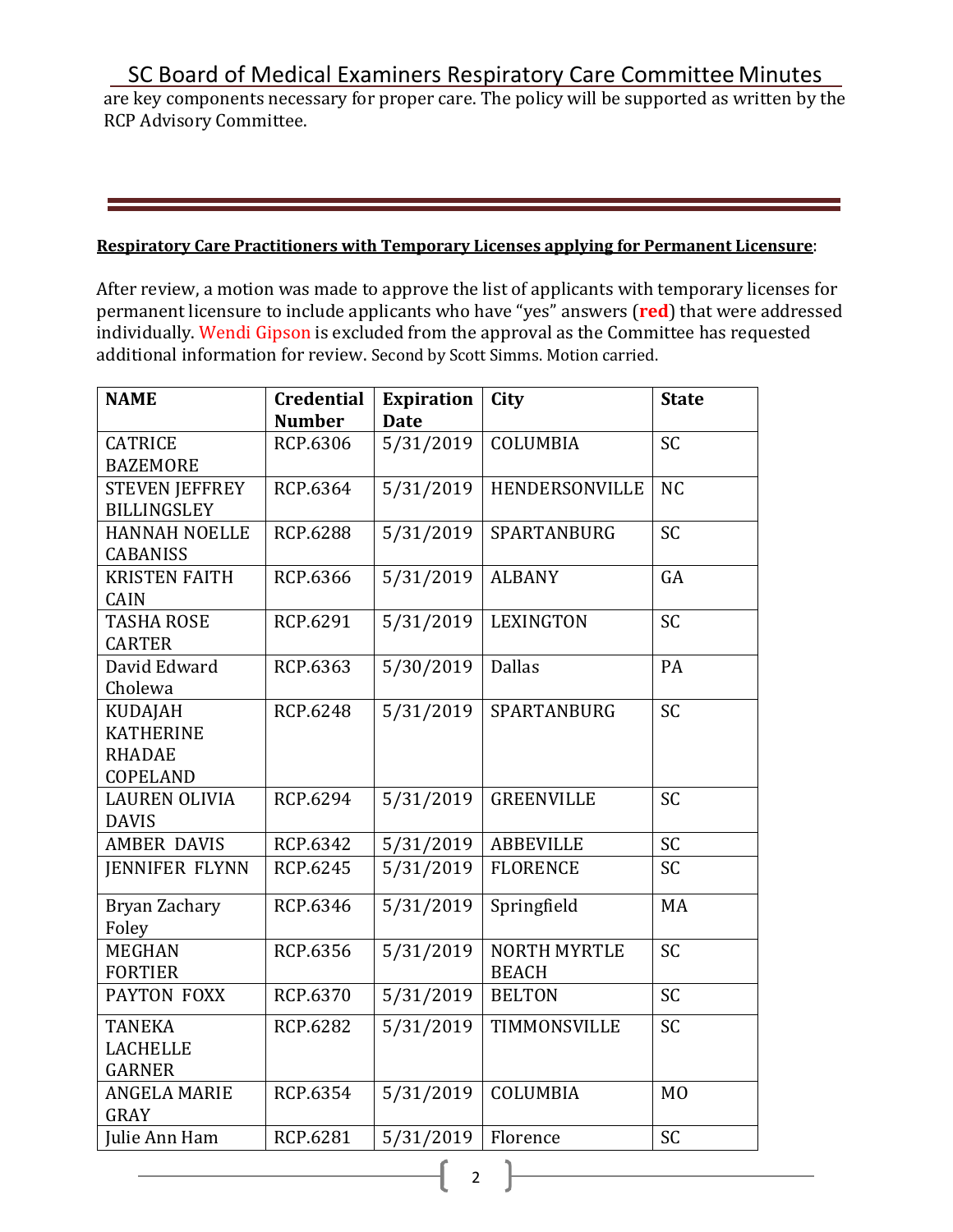SC Board of Medical Examiners Respiratory Care Committee Minutes

| <b>MEAGAN</b>                        | RCP.6258 | 5/31/2019 | <b>UNION</b>           | <b>SC</b> |
|--------------------------------------|----------|-----------|------------------------|-----------|
| PATRICIA HAMES                       |          |           |                        |           |
| <b>Bruce Paige</b><br>Hinson III     | RCP.6270 | 5/31/2019 | Florence               | <b>SC</b> |
| Daniel David                         | RCP.6347 | 5/31/2019 | Mount Laurel           | N         |
| Hughes                               |          |           |                        |           |
| Karen E Jensen                       | RCP.6343 | 5/31/2019 | Carolina Shores        | <b>NC</b> |
| <b>MAYYA V</b>                       | RCP.6361 | 5/31/2019 | <b>PUYALLUP</b>        | <b>WA</b> |
| <b>KUPCHENKO</b>                     |          |           |                        |           |
| Nickolas Dean                        | RCP.6209 | 5/31/2019 | Summerville            | <b>SC</b> |
| Labath                               |          |           |                        |           |
| <b>LAUREN ELINA</b>                  | RCP.6360 | 5/31/2019 | <b>SAVANNAH</b>        | GA        |
| LANGSTON                             |          |           |                        |           |
| <b>LISA MARIE</b>                    | RCP.6357 | 5/31/2019 | <b>WEST COLUMBIA</b>   | <b>SC</b> |
| <b>LEBARON</b>                       |          |           |                        |           |
| REBECCA MARIE                        | RCP.6246 | 5/31/2019 | <b>SUMMERVILLE</b>     | <b>SC</b> |
| <b>LUX</b>                           |          |           |                        |           |
| Sebrena La'Nae                       | RCP.6349 | 5/31/2019 | Lithonia               | GA        |
| Mallard                              |          |           |                        |           |
| Ryan James                           | RCP.6352 | 5/31/2019 | Columbia               | <b>SC</b> |
| Marshall                             |          |           |                        |           |
| <b>ELLEN FRANCIS</b><br><b>MCCOY</b> | RCP.6348 | 5/31/2019 | <b>FRANKLIN</b>        | <b>NC</b> |
| <b>DIXIE MCDONALD</b>                | RCP.6274 | 5/31/2019 | <b>CADES</b>           | <b>SC</b> |
| <b>MILES</b>                         |          |           |                        |           |
| SELINA                               | RCP.6367 | 5/31/2019 | <b>FAYETTEVILLE</b>    | <b>NC</b> |
| <b>NORTHERN</b>                      |          |           |                        |           |
| <b>JESSICA ROSE</b>                  | RCP.6302 | 5/31/2019 | <b>PELION</b>          | <b>SC</b> |
| <b>OSWALD</b>                        |          |           |                        |           |
| <b>MEGAN</b>                         | RCP.6289 | 5/31/2019 | <b>SAINT STEPHEN</b>   | <b>SC</b> |
| <b>ELIZABETH</b>                     |          |           |                        |           |
| <b>POTTER</b>                        |          |           |                        |           |
| <b>LAUREN BROOKE</b>                 | RCP.6287 | 5/31/2019 | <b>GAFFNEY</b>         | <b>SC</b> |
| <b>ROGERS</b>                        |          |           |                        |           |
| <b>DAVID ANTHONY</b>                 | RCP.6362 | 5/31/2019 | LONGMONT               | CO        |
| <b>ROMERO</b>                        |          |           |                        |           |
| <b>SARAH SCOTT</b>                   | RCP.6344 | 5/31/2019 | HOMESTEAD              | <b>FL</b> |
| Alison Jones                         | RCP.6350 | 5/31/2019 | Tarboro                | <b>NC</b> |
| Shepard                              |          |           |                        |           |
| <b>CARL VICTOR</b>                   | RCP.6359 | 5/31/2019 | <b>BOILING SPRINGS</b> | <b>SC</b> |
| SMITH                                |          |           |                        |           |
| Zackery Tyler                        | RCP.6286 | 5/31/2019 | Spartanburg            | SC        |
| Tisdale                              |          |           |                        |           |
| CEARA                                | RCP.6284 | 5/31/2019 | <b>GAFFNEY</b>         | <b>SC</b> |
| VANLANDINGHAM                        |          |           |                        |           |
| PAULA KAY                            | RCP.6353 | 5/31/2019 | PIEDMONT               | <b>SC</b> |
| VELAZQUEZ                            |          |           |                        |           |

 $\begin{bmatrix} 3 \end{bmatrix}$